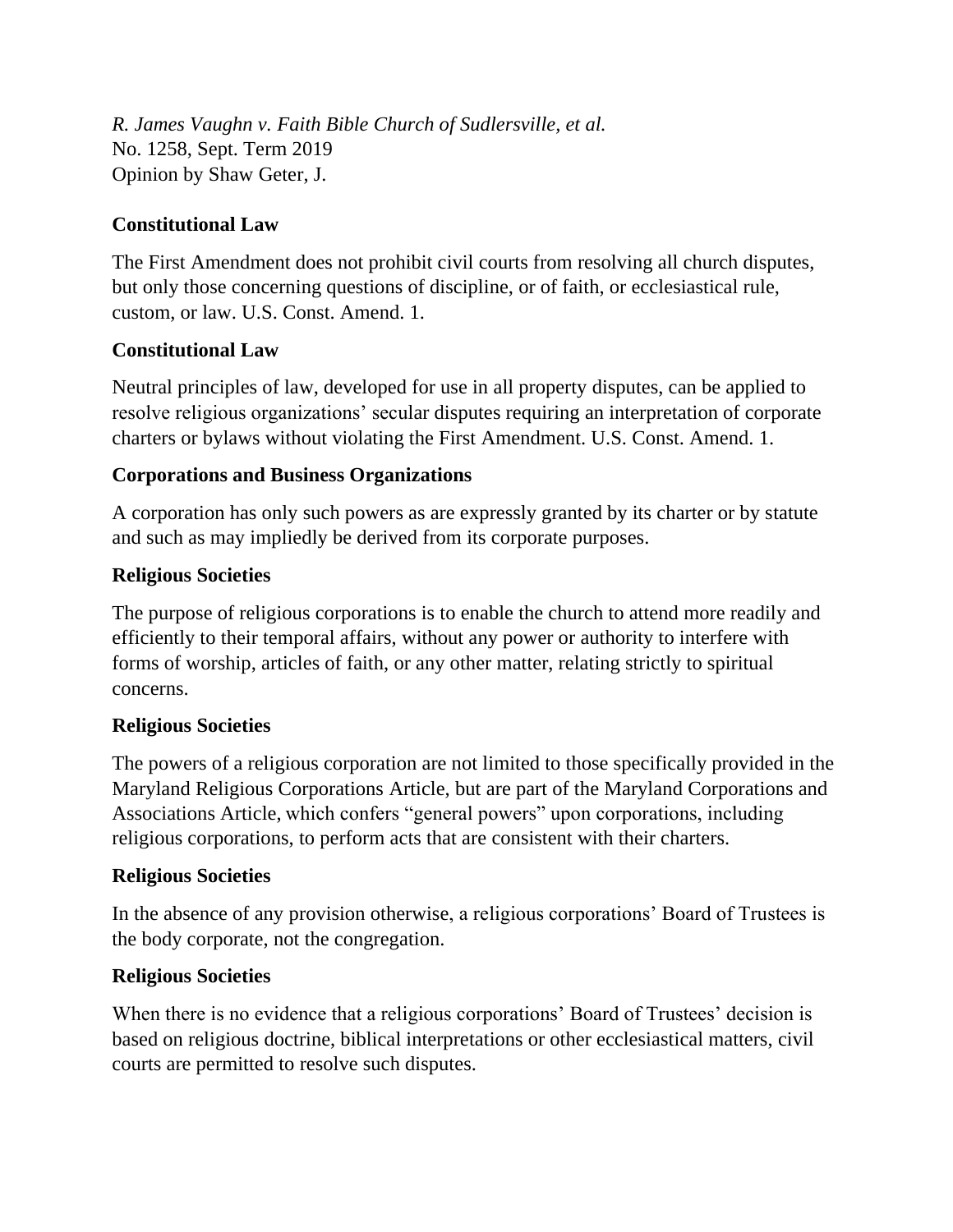### Circuit Court for Queen Anne's County Case No. C-17-CV-19-000089

#### REPORTED

### IN THE COURT OF SPECIAL APPEALS

### OF MARYLAND

No. 1258

September Term, 2019

### R. JAMES VAUGHN

v.

### FAITH BIBLE CHURCH OF SUDLERSVILLE, ET AL.

Leahy, Shaw Geter, Eyler, James R. (Senior Judge, Specially Assigned),

JJ.

Opinion by Shaw Geter, J.

Filed: November 19, 2020

Pursuant to Maryland Uniform Electronic Legal Materials Act (§§ 10-1601 et seq. of the State Government Article) this document is authentic.



Suzanne Johnson 2020-11-19 12:38-05:00

Suzanne C. Johnson, Clerk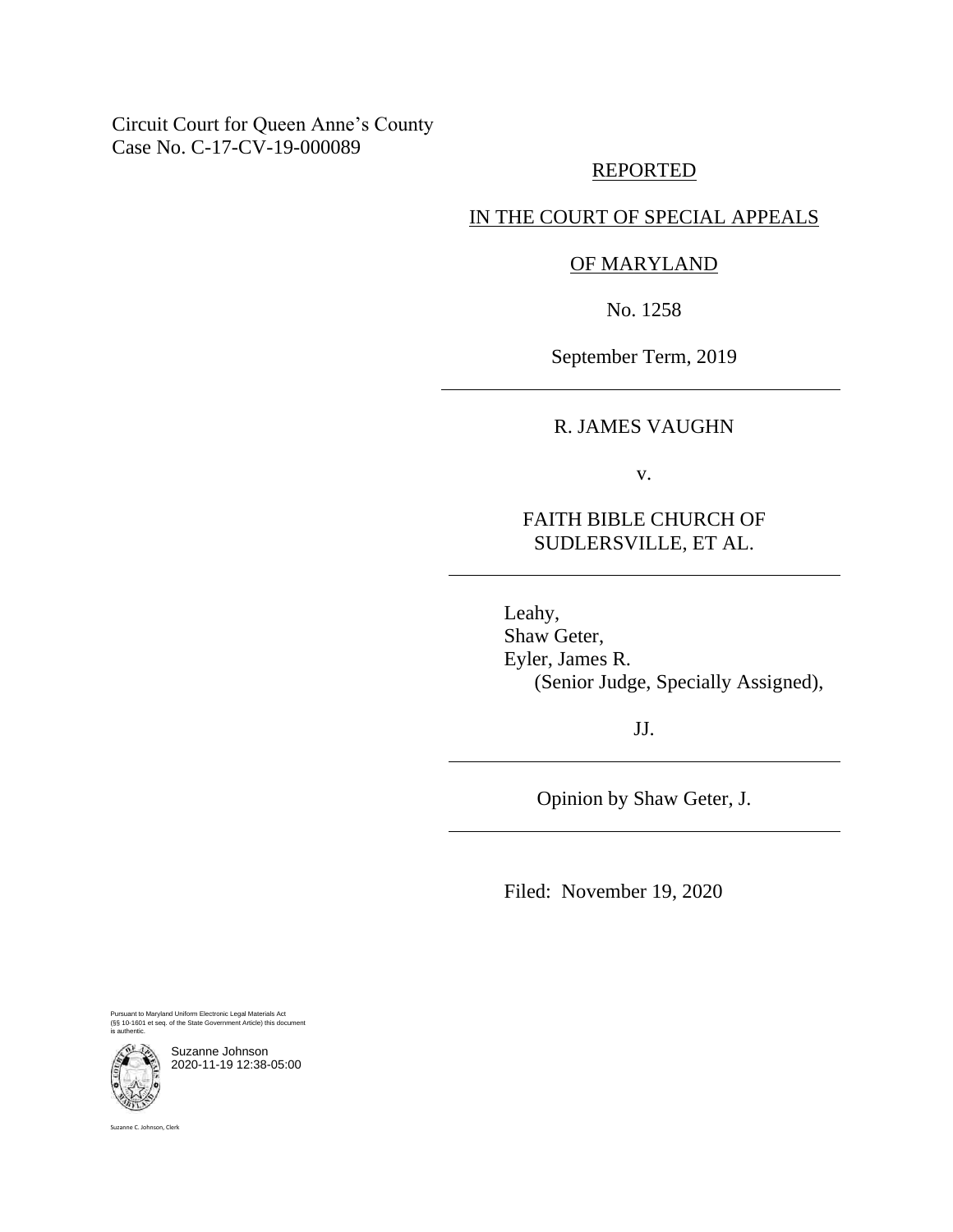This is an appeal from a declaratory judgment action in the Circuit Court for Queen Anne's County. Following a trial, the court entered a memorandum opinion and judgment, finding and declaring that appellee, Faith Bible Church of Sudlersville, *et al*., 1 acted within the scope of its corporate and statutory authority when it terminated the tenure of appellant, R. James Vaughn, as pastor of Shore Haven Baptist Church.

Appellant timely appealed and presents the following questions for our review:

- 1. Does the Maryland Religious Corporation Act permit the Shore Haven religious corporation trustees to terminate the pastor of Shore Haven Baptist Church?
- 2. Does the Maryland Religious Corporation Act permit the Shore Haven religious corporation trustees to control the membership of Shore Haven Baptist Church?

For reasons discussed below, we affirm the judgment of the circuit court.

Preliminarily, we note that appellant's Question II, regarding membership of the church, was not raised in the court below. Under Maryland Rule 8-131(a), "[o]rdinarily, the appellate court will not decide any other issue unless it plainly appears by the record to have been raised in or decided by the trial court, but the Court may decide such an issue if necessary or desirable to guide the trial court or to avoid the expense and delay of another appeal." The "twin goals" of Rule 8-131(a) are: "(1) whether the exercise of its discretion will work unfair prejudice to either of the parties," and "(2) whether the exercise of its discretion will promote the orderly administration of justice." *Cave v. Elliott*, 190 Md. App. 65, 83 (2010) (quoting *Jones v. State*, 379 Md. 704, 713–15 (2004)) (internal quotation

<sup>&</sup>lt;sup>1</sup> Appellee changed its corporate name on June 3, 2019, from Shore Haven Baptist Church of Sudlersville, Maryland to Faith Bible Church of Sudlersville, after the Complaint was filed.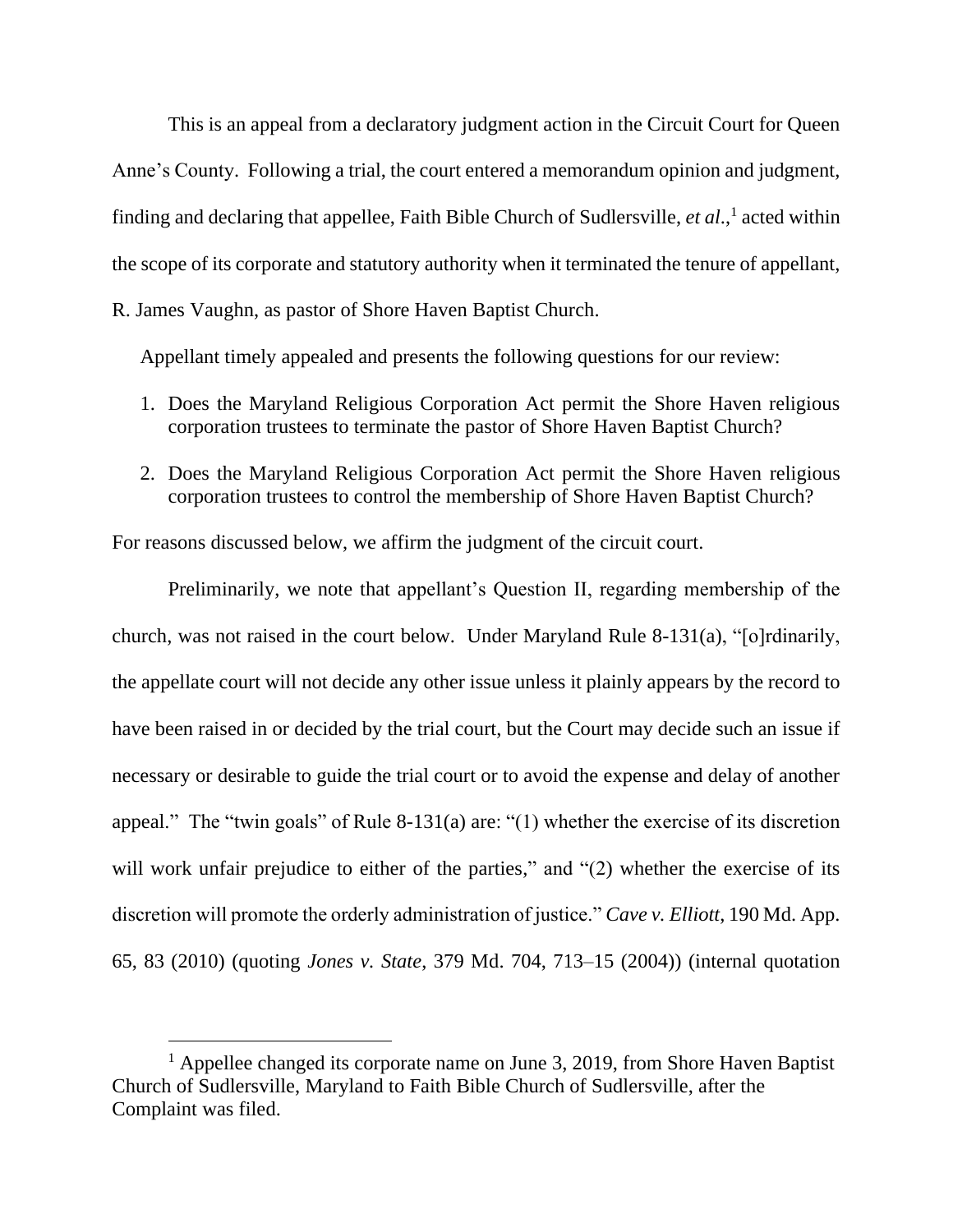marks omitted). The threshold inquiry for unfair prejudice is whether the issue is purely a legal question and "does not depend on the presentation of additional evidence." *Cave v. Elliott*, 190 Md. App. at 84 (quoting *Gen. Motors Corp. v. Seay*, 388 Md. 341, 364 (2005)). The second inquiry is "whether our review will promote the orderly administration of justice." *Id.* 

Here, the record reflects that no evidence was presented on this issue, arguments were not heard, and the trial court did not make a ruling. Any review by this Court, therefore, would be advisory, unfairly prejudicial, and would not promote the orderly administration of justice where first level fact finding is reserved for the trial courts. We, therefore, decline to exercise our discretion.

#### **BACKGROUND**

In the summer of 2016, John M. Stoltzfus began discussions with Pastor Michael Creed of Independent Baptist Church (IBC) regarding his desire to found a local Baptist church. During their negotiations, it was agreed that Creed's son-in-law, appellant, would serve as pastor of the new church. At a meeting in October 2016, Creed, Stoltzfus, and three additional parties signed articles of incorporation.

On November 15, 2016, the Maryland Department of Assessments and Taxation accepted Articles of Incorporation for Shore Haven Baptist Church of Sudlersville, Maryland from appellee,<sup>2</sup> filed under the Maryland Religious Corporations Law, see Md.

<sup>&</sup>lt;sup>2</sup> Md. Code Ann., Corps. & Ass'ns  $\S$  5-301(b) defines "church" as "any church, religious society, or congregation of any sect, order, or denomination."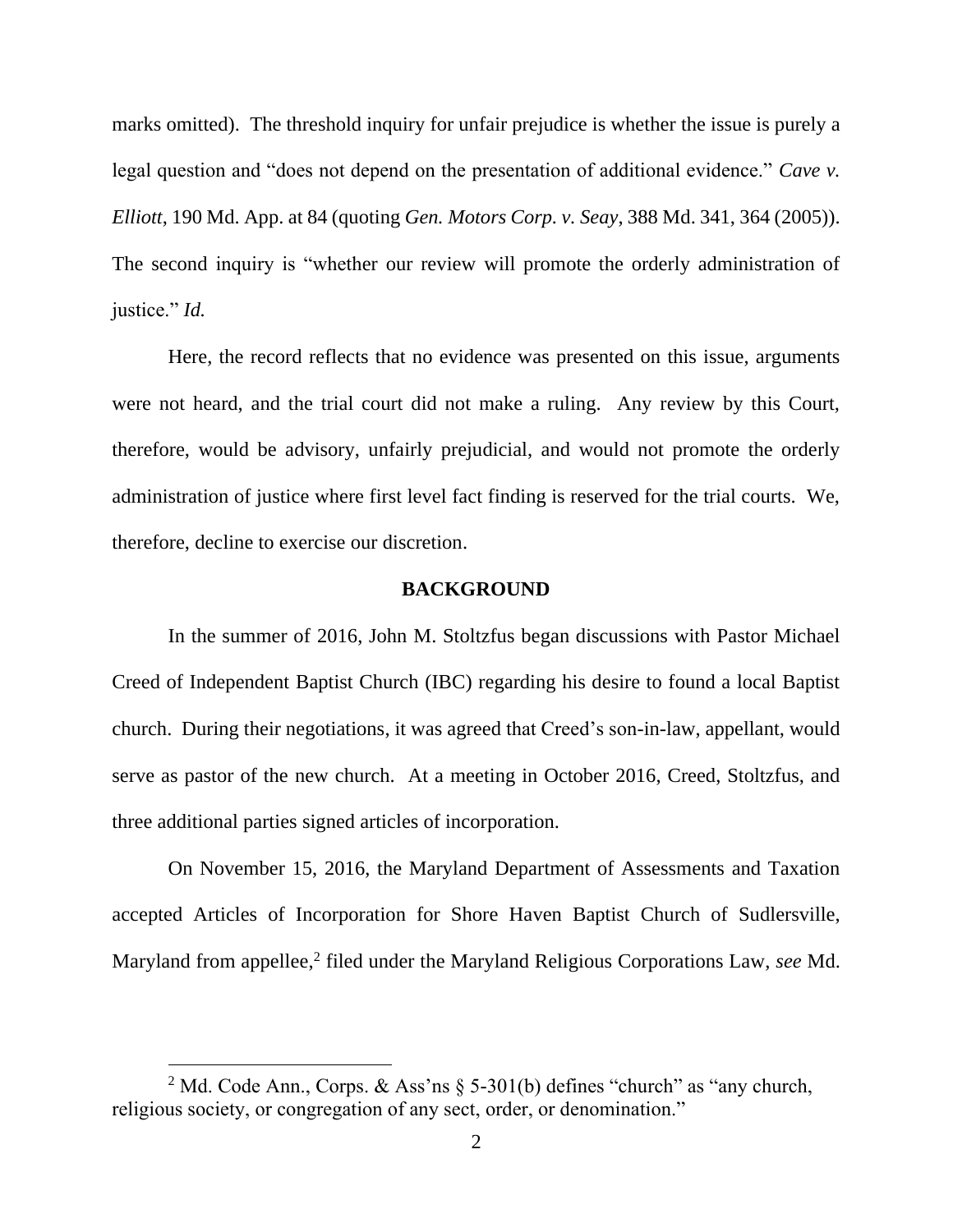Code Ann., Corps. & Ass'ns  $\S$  5-304.<sup>3</sup> The first section of the Shore Haven Articles of

Incorporation provides that five signatories: Pastor Creed; Patrick Lee Creed, Sr.; Jon J.

Rediger; Stoltzfus; and Jonathan Stoltzfus, Stoltzfus's son, have been:

elected by the members of the congregation of Shore Haven Baptist Church of Sudlersville, Maryland to act as trustees in the name and on behalf of said congregation do hereby associate ourselves as incorporators with the intention of forming a religious corporation under the general laws of Maryland

The third section of the Shore Haven Articles of Incorporation defines the corporation's

purpose:<sup>4</sup>

The Corporation is organized as a church exclusively for religious, charitable, and educational purposes within the meaning of Section  $501(c)(3)$ of the Internal Revenue Code of 1986 (or the corresponding provision of any future United States Revenue Law), including for such purposes, but not limited to, promoting the cause of Christ; advancing the kingdom of God; winning the unsaved; reaching the unchurched; encouraging the development of all members and others in Christian living; and engaging in

(a) The trustees shall file articles of incorporation for record with the Department.

(b) The articles of incorporation shall contain:

- (1) The plan of the church;
- (2) The address of the principal place of worship of the church; and
- (3) The name and address of the resident agent of the church.

<sup>4</sup> Md. Code Ann., Corps. & Ass'ns § 5-302 Plan of religious corporation contents, requires the adult members of the church who form a religious corporation to:

(1) Elect at least four individuals to act as trustees in the name of and on behalf of the church; and

(2) Prepare a plan of the church.

The plan of the church shall include:

- (1) The purposes for which the religious corporation is formed;
- (2) The name of the religious corporation and the church;

- (4) The exact qualifications of individuals eligible:
	- (i) To vote at elections; and
	- (ii) To be elected to office.

<sup>3</sup> Md. Code Ann., Corps. & Ass'ns § 5-304. Articles of incorporation, filing and contents provides:

<sup>(3)</sup> The time and manner for election and succession of trustees; and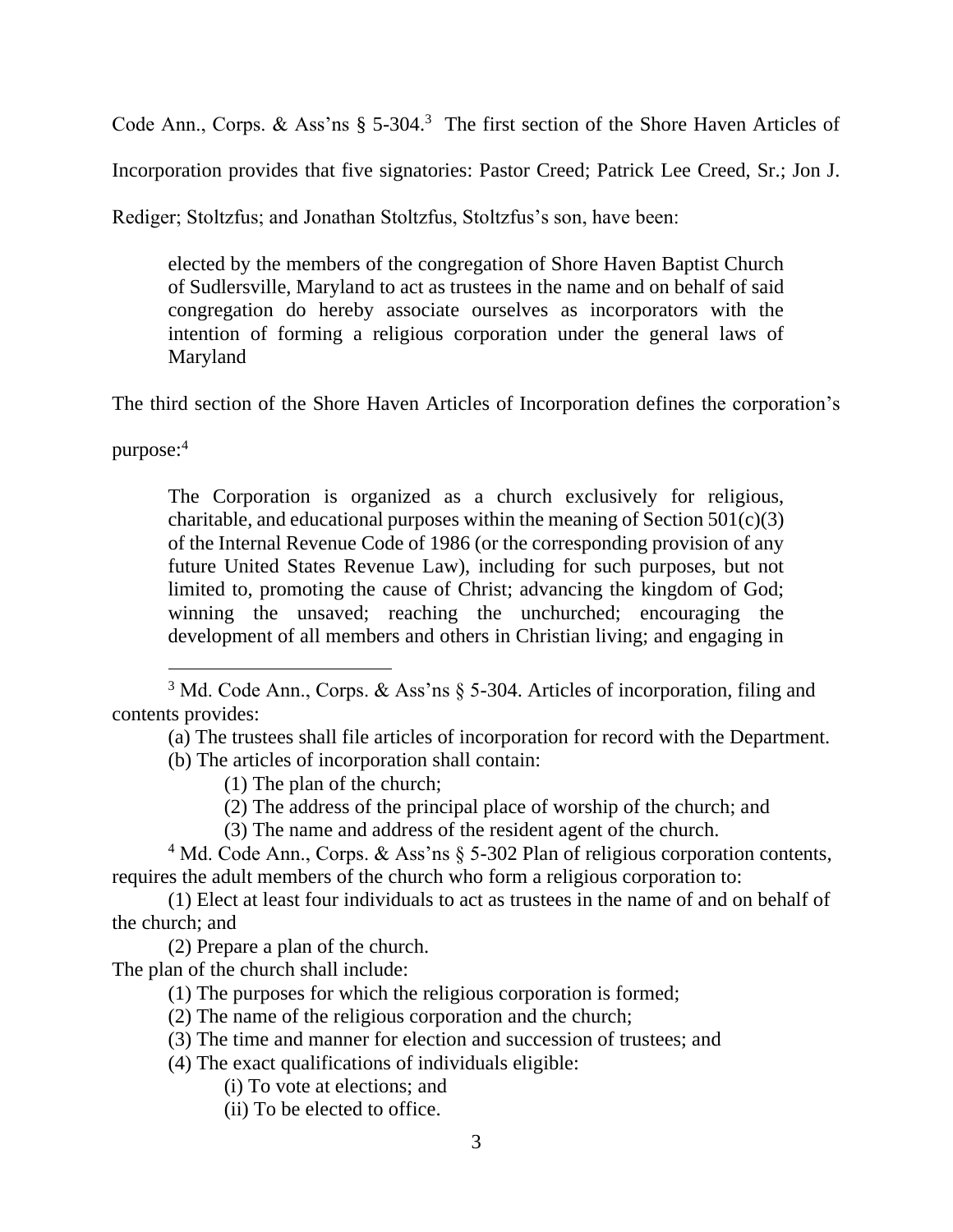any other activity that is in the furtherance of section  $501(c)(3)$  tax-exempt purposes.

On November 27, 2016, Independent Baptist Church held an ordination and sending service for appellant and "planted" Shore Haven Baptist Church of Sudlersville, Maryland as an IBC mission church. On that same day, IBC members unanimously voted to install its Constitution as the constitution for Shore Haven. The Constitution made no mention of appointing or dismissing clergy but did provide that the officers of the church had the authority to conduct all of the business affairs of the church.

In late 2018, early 2019, Shore Haven trustees began discussing removal of appellant as pastor of Shore Haven, due to his conduct.<sup>5</sup> On March 3, 2019, the Board of Trustees convened, with all seven elected board members and appellant, a trustee by virtue of his position as pastor,<sup>6</sup> in attendance. Five elected board members voted to remove appellant, and two trustees and appellant voted in opposition. Following the meeting, appellant was issued a letter instructing him to remain away from Shore Haven Church and to vacate the residence on Shore Haven's property on or before April 5, 2019.<sup>7</sup>

<sup>&</sup>lt;sup>5</sup> The conduct at issue included: bringing a gun into the church and leaving it unattended and accessible to children, resisting the creation of a school and summer camp under Shore Haven's umbrella, a lack of organizational skills, and attempting to organize a "bow shoot" at Shore Haven, despite being informed that Shore Haven was not insured for such activity.

<sup>&</sup>lt;sup>6</sup> Md. Code Ann., Corps. & Ass'ns  $\S$  5-307(c) provides: unless the plan permits otherwise, the minister of the church or, if there is more than one minister, the senior minister shall be a trustee of the religious corporation, in addition to the trustees required by  $\S$  5-302(b)(1) of this subtitle.

 $<sup>7</sup>$  As of the trial date, appellant continued to reside on Shore Haven's residential</sup> property.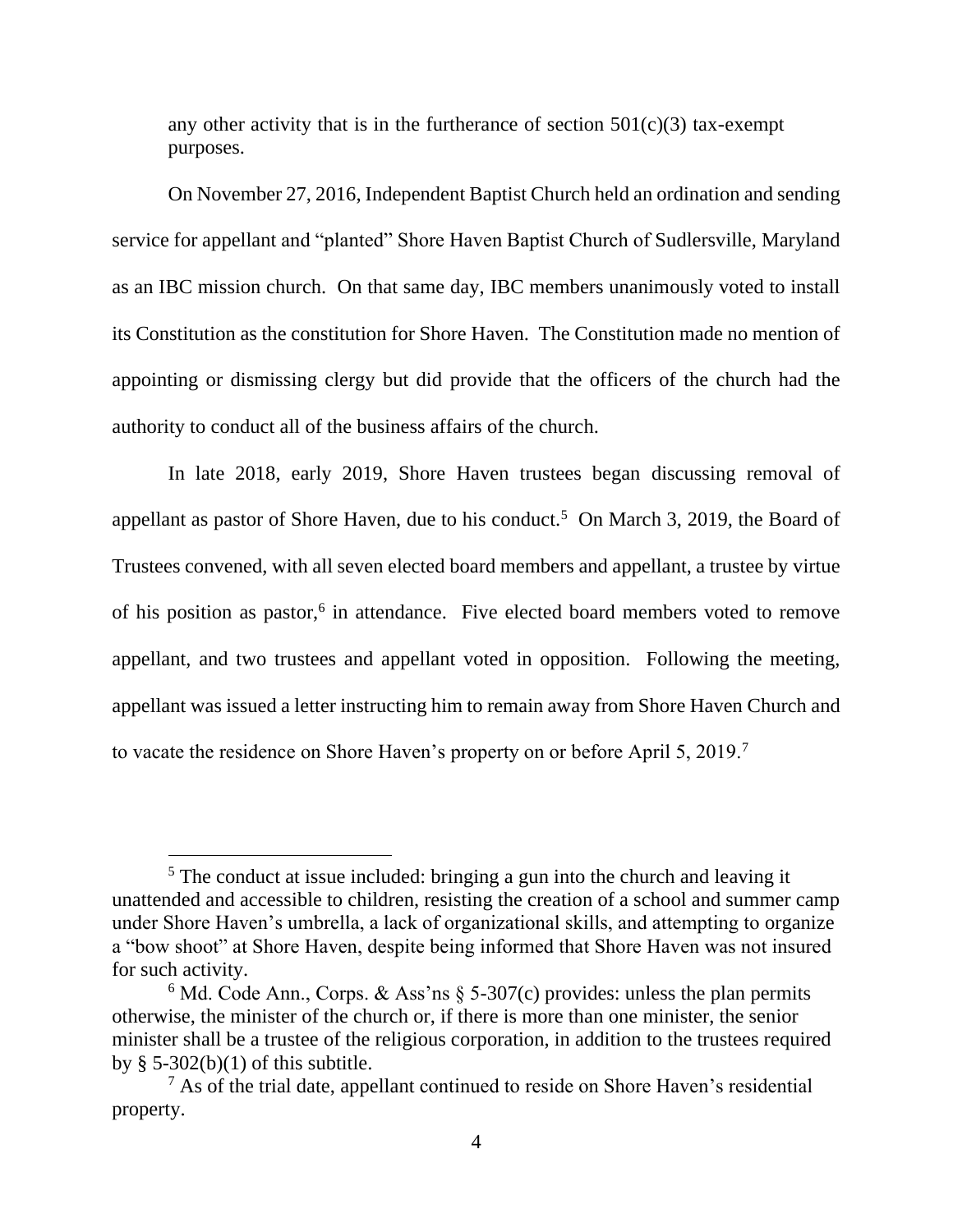Appellee filed a Complaint for Declaratory Judgment and Ancillary Injunctive Relief on March 22, 2019. Appellant filed an Answer, a Third-Party Complaint and on April 9, 2019, a Motion for Preliminary Injunctive Relief. A hearing was held by the court on May 28, 2019, and the motion for injunctive relief was denied. Following a trial on August 1, 2019, the court issued its memorandum opinion and order and declaratory judgment on August 16, 2019, finding that the Shore Haven Board of Trustees acted within the scope of its corporate and statutory authority when it voted to end appellee's tenure as pastor. Appellant's third-party complaint was dismissed.

#### **STANDARD OF REVIEW**

Appellate courts "apply a non-deferential standard in our consideration of whether the trial court's declaratory judgment was correct as a matter of law." *Long Green Valley Ass'n v. Bellevale Farms, Inc.*, 432 Md. 292, 311 (2013) (citing *Atkinson v. Anne Arundel C'nty*, 428 Md. 723, 741 (2012)). When a circuit court conducts a bench trial and enters a declaratory judgment:

an appellate court will review the case on both the law and the evidence. It will not set aside the judgment of the trial court on the evidence unless clearly erroneous, and will give due regard to the opportunity of the trial court to judge the credibility of the witnesses.

Maryland Rule 8-131(c). The trial court's evaluation of the evidence is reviewed under a clearly erroneous standard. *Falls Rd. Cmty. Ass'n, Inc. v. Baltimore Cty.*, 437 Md. 115, 135 (2014). "[A] legal interpretation  $\dots$  is reviewed without according the circuit court any special deference." *Id.* Questions involving statutory interpretation are legal issues which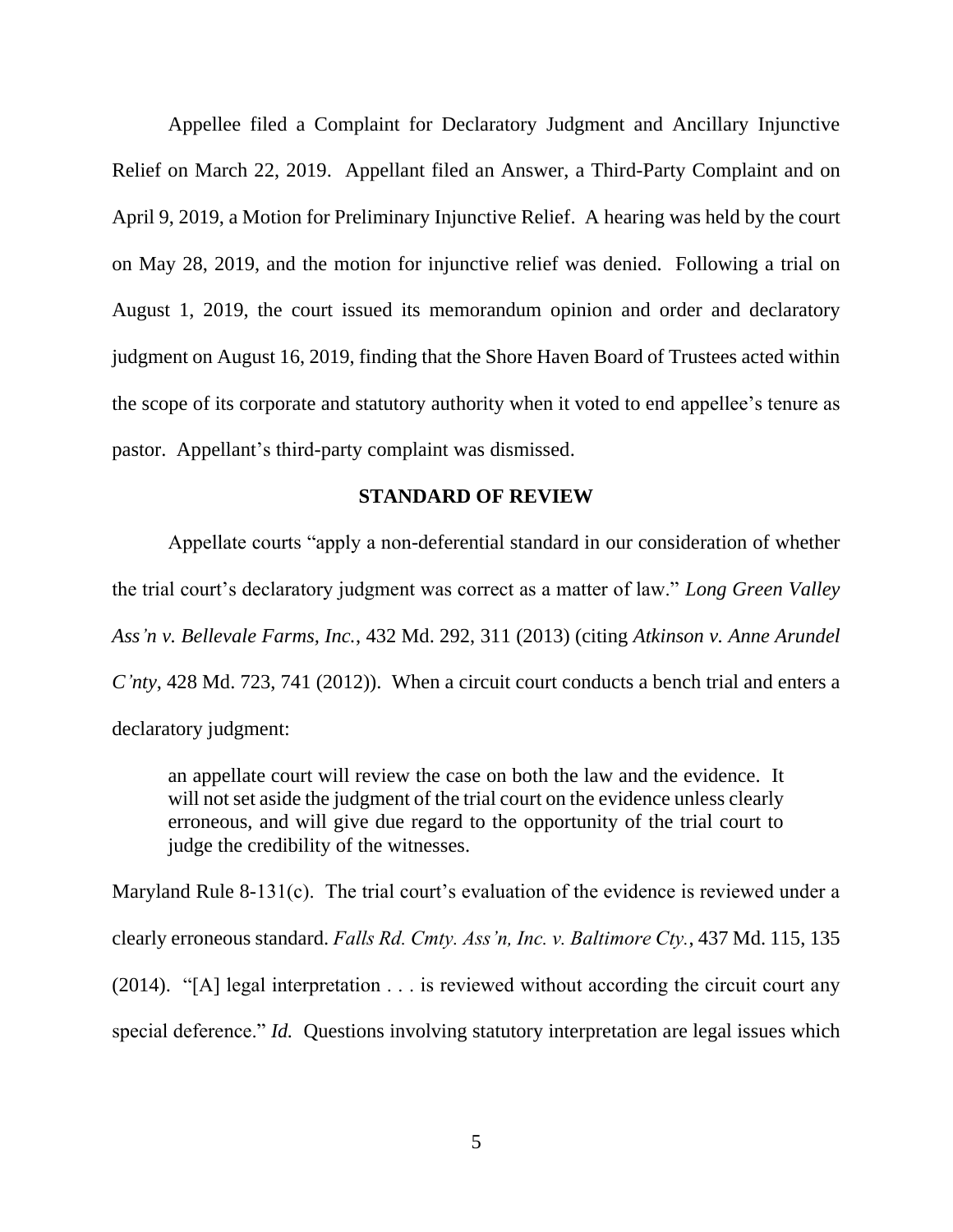we review de novo. *Damon v. Robles*, 245 Md. App. 233, 243 (2020) (citing *Harvey v. Marshall*, 389 Md. 243, 257 (2005)).

#### **DISCUSSION**

Under the First Amendment to the Constitution, applicable to the States by virtue of the Fourteenth Amendment, "Congress shall make no law respecting an establishment of religion or prohibiting the free exercise thereof." U.S. Const. Amend. I. "The Supreme Court has held that both the Free Exercise and Establishment Clauses of the First Amendment prohibit judicial review of religious questions," *Lang v. Levi*, 198 Md. App. 154, 169 (2011) (citations omitted), lest the courts stumble into a "theological thicket." *Mt. Olive African Methodist Episcopal Church of Fruitland, Inc. v. Bd. of Incorporators of African Methodist Episcopal Church Inc.*, 348 Md. 299, 309 (1997) (quoting *Maryland & Virginia Eldership of Churches of God v. Church of God at Sharpsburg, Inc.*, 249 Md. 650, 660 (1968), *vacated*, 393 U.S. 528 (1969) *reaff'd on remand*, 254 Md. 162 (1969), *appeal dismissed*, 396 U.S. 367 (1970)). Our Court has further explained, "[t]he First Amendment does not 'proscrib[e] all inquiry by a court of church disputes, but only those dealing with questions of discipline, or of faith, or ecclesiastical rule, custom, or law.'" *Nouri v. Dadgar*, 245 Md. App. 324, 345 (2020) (citing *Mt. Olive*, 348 Md. 299, 311 (1997) (quoting *Calvary Presbyterian Church of Balt. City v. Presbytery of Balt. of United Presbyterian Church in U.S.*, 39 Md. App. 405, 417 (1978)) (internal quotation marks and citations omitted).

In Maryland, courts resolve religious organizations' secular disputes involving property interests or requiring an interpretation of corporate charters or bylaws, through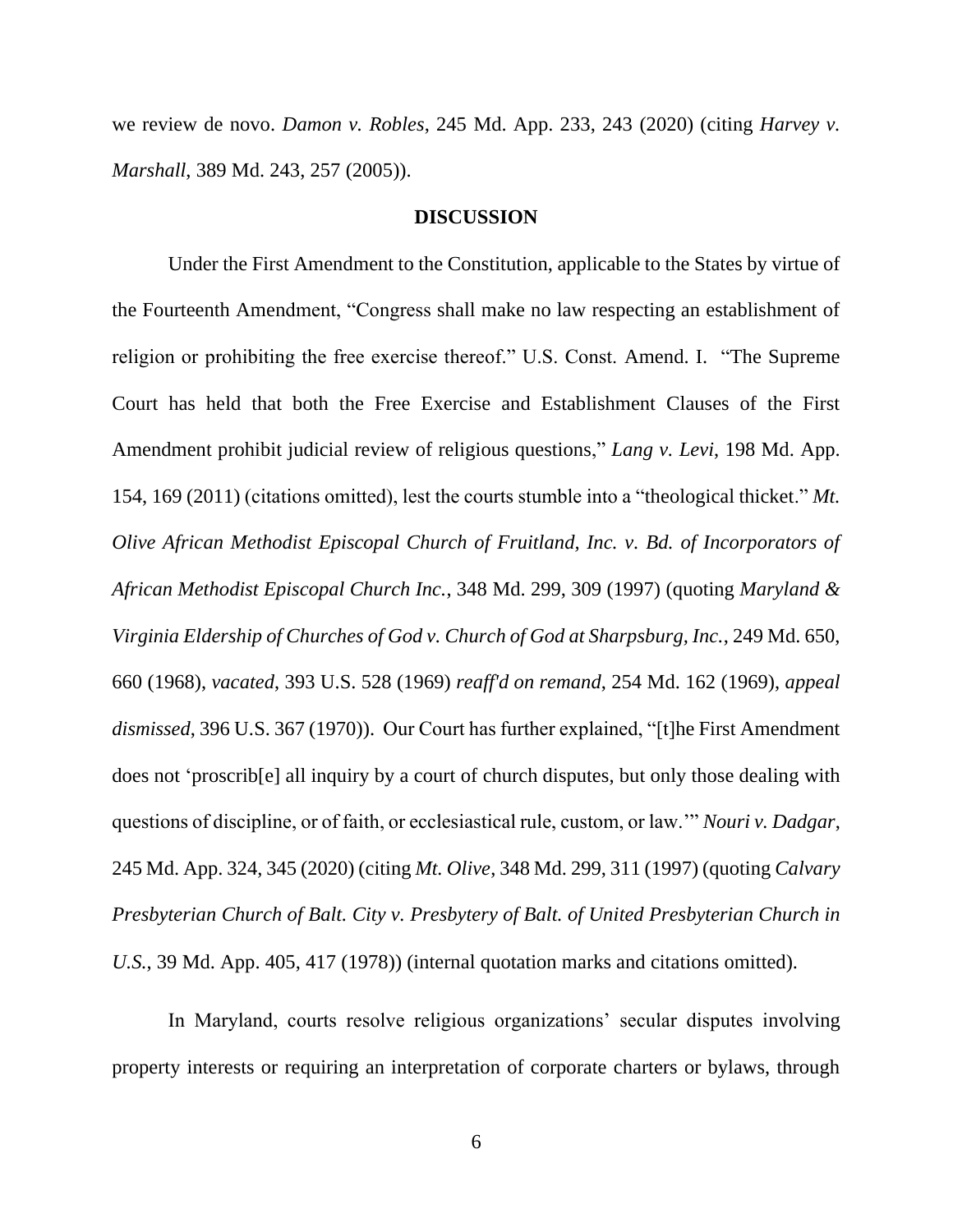the application of neutral principles of law. *El Bey v. Moorish Sci. Temple of Am., Inc*., 362 Md. 339, 351 (2001) (citing *Mt. Olive*, 348 Md. at 310; *American Union of Baptists, Inc. v. Trustees of the Particular Primitive Baptist Church*, 335 Md. 564, 575–76 (1994)). "In a property dispute—the context in which the 'neutral principles of law' doctrine was first developed—courts turn to 'objective, well-established concepts of trust and property law.'" *Nouri v. Dadgar*, 245 Md. App. 324, 346 (2020) (applying neutral principles of contract law to resolve a dispute regarding the enforceability of a religious marriage contract containing a *mahr*, a provision requiring one spouse to make a payment to another) (citing *From the Heart Church Ministries, Inc. v. African Methodist Episcopal Zion Church*, 370 Md. 152, 179 (2002) (quoting *Jones v. Wolf*, 443 U.S. 595, 603 (1979))). The Court of Appeals has explicitly stated that "Maryland's Religious Corporation Law [is] a 'neutral principle of law.'" *Am. Union of Baptists, Inc. v. Trustees of Particular Primitive Baptist Church at Black Rock, Inc.*, 335 Md. 564, 575–76 (1994) (citations omitted).

Appellant argues the Shore Haven trustees had no authority to remove him as pastor. He contends the trustees' authority is limited by Section 5-306 of the Md. Code Ann., Corps. & Ass'ns, because the statute contains no language expressly authorizing the trustees to "control any operation of the church," aside from the church's assets. Appellant also argues the decision to remove him involved "ecclesiastical matters," and, thus, should have been left to the Shore Haven congregation. Conversely, appellee argues the statute's language is not exhaustive and that the trustees acted within the scope of their corporate authority.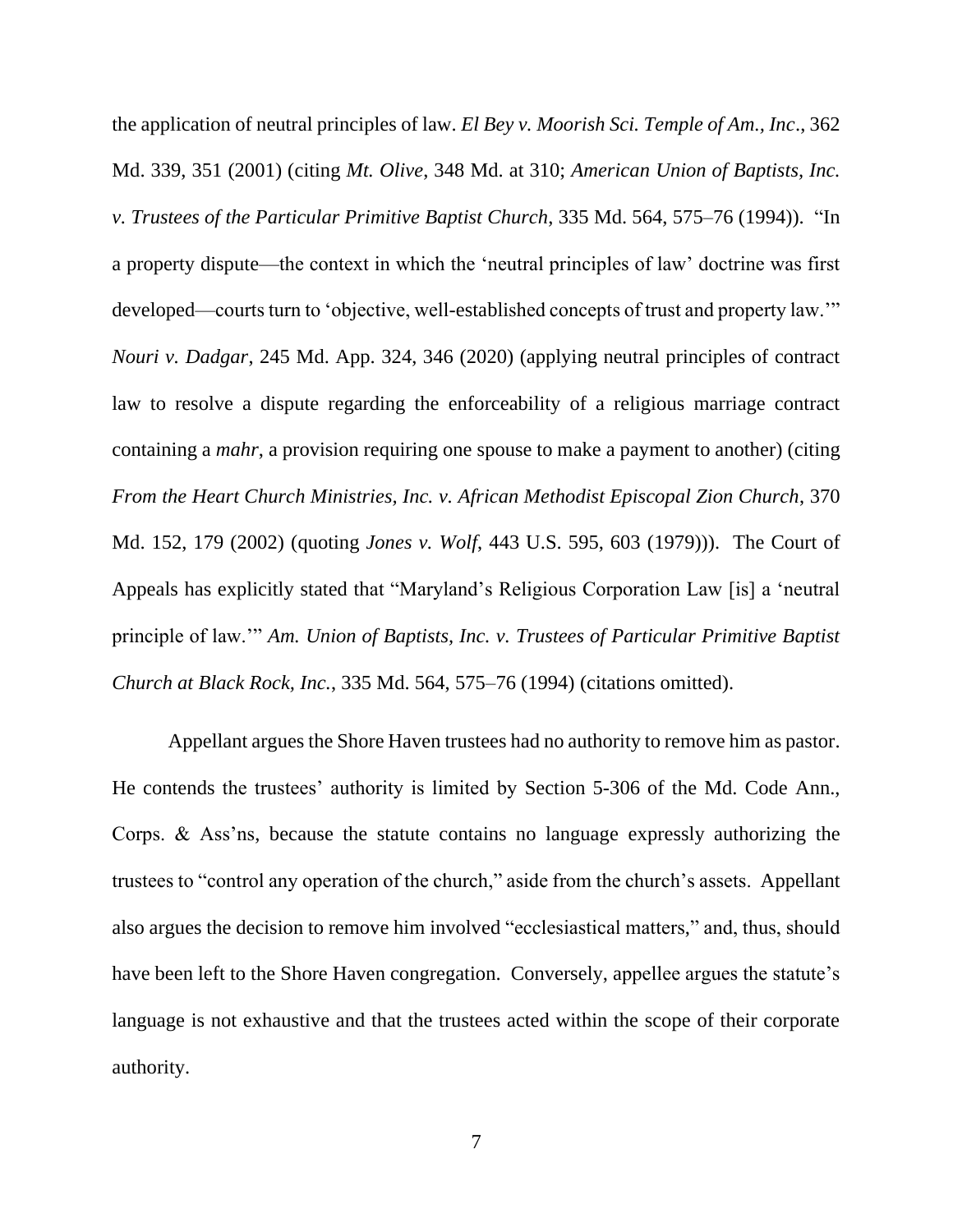In its opinion, the circuit court first concluded that "the question of who possesses the authority under the relevant governing documents to authorize the removal [of a pastor], and the validity of those documents, is a non-ecclesiastical matter that the Court can resolve without trespass to the First Amendment." The court then determined the trustees acted properly and that it "could not conclude that the roles of the trustee[s] are limited only to the powers laid out in [Md. Code Ann., Corps. & Ass'ns] § 5-306."

Churches in Maryland formally organize as religious corporations and thus, the trustees, not the congregation, constitute the corporation. *See Phillips v. Insley*, 113 Md. 341 (1910) (citing *Stubbs v. Vestry of St. John's Church*, 96 Md. 267 (1903) (citations omitted). "[T]he purpose of [religious] incorporations . . . [is] to enable the church to attend more readily and efficiently to their temporal affairs, without any power or authority to interfere with forms of worship, articles of faith, or any other matter, relating strictly to spiritual concerns." *Jenkins v. New Shiloh Baptist Church of Baltimore, Md.*, 189 Md. 512, 520 (1948) (citing *Tartar v. Gibbs*, 24 Md. 323, 334 (1865)*; Stubbs*, 96 Md. 267). The Maryland Religious Corporations Law is part of the Maryland Corporations and Associations Article. *See* Md. Code Ann., Corps. & Ass'ns § 1-102(a) ("Except as otherwise expressly provided by statute, the provisions of this article apply to every Maryland corporation and to all their corporate acts."). The plain language of Md. Code Ann., Corps. & Ass'ns § 2-103(18) states: "[u]nless otherwise provided by law or its charter, a Maryland corporation has the general powers, whether or not they are set forth in its charter," to perform "every other act not inconsistent with law which is appropriate to promote and attain the purposes set forth in its charter." Thus, a corporation's board of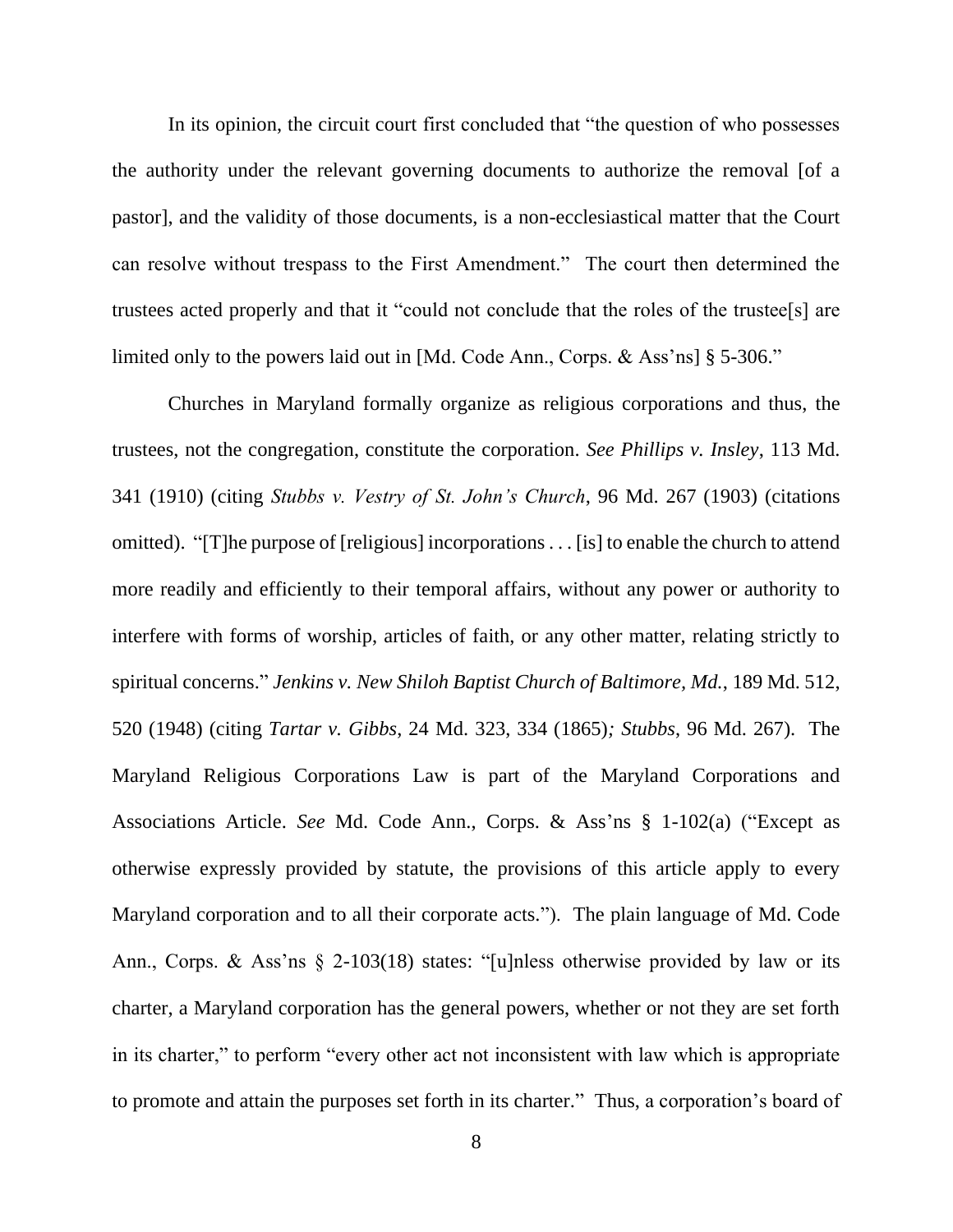directors,<sup>8</sup> and likewise, a religious corporation's board, has the power to manage "[a]ll business and affairs of a corporation, whether or not in the ordinary course."

In the present case, we hold the powers of a religious corporation are not limited to those specifically delineated in the Maryland Religious Corporations Article. Instead, the statute must be read as part of the Maryland Corporations and Associations Article, which confers "general powers" upon corporations, including religious corporations, to perform acts that are consistent with their charters. *See* Md. Code Ann., Corps. & Ass'ns § 2- 103(18). "The plain language [of a statutory provision] should not be interpreted in isolation, but '[r]ather, we analyze the statutory scheme as a whole and attempt to harmonize provisions dealing with the same subject so that each may be given effect." *Stachowski v. Sysco Food Servs. of Baltimore, Inc.*, 402 Md. 506, 516 (quoting *Clipper Windpower, Inc. v. Sprenger*, 399 Md. 539, 554 (2007)) (citations omitted) (alterations not in original).

We find also instructive on the issue of the trustees' authority, the Court of Appeals' decision in *Stubbs v. Vestry of St. John's Church*, which was relied upon by the trial court. There, a church's vestry<sup>9</sup> removed the rector<sup>10</sup> from his office without any action by, or notice to, the congregation. *Stubbs v. Vestry of St. John's Church*, 96 Md. 267 (1903). The rector was paid an annual salary, permitted to live in the church's residence rent free, and

 $8$  Md. Code Ann., Corps. & Ass'ns  $\S$  1-101(1) defines "director" as "a member of the governing body of a corporation, whether designated as a director, trustee, or manager or by any other title."

<sup>&</sup>lt;sup>9</sup> "Vestry" is a term for "the governing body of a church."

<sup>&</sup>lt;sup>10</sup> "Rector" is a term for "minister" or "pastor."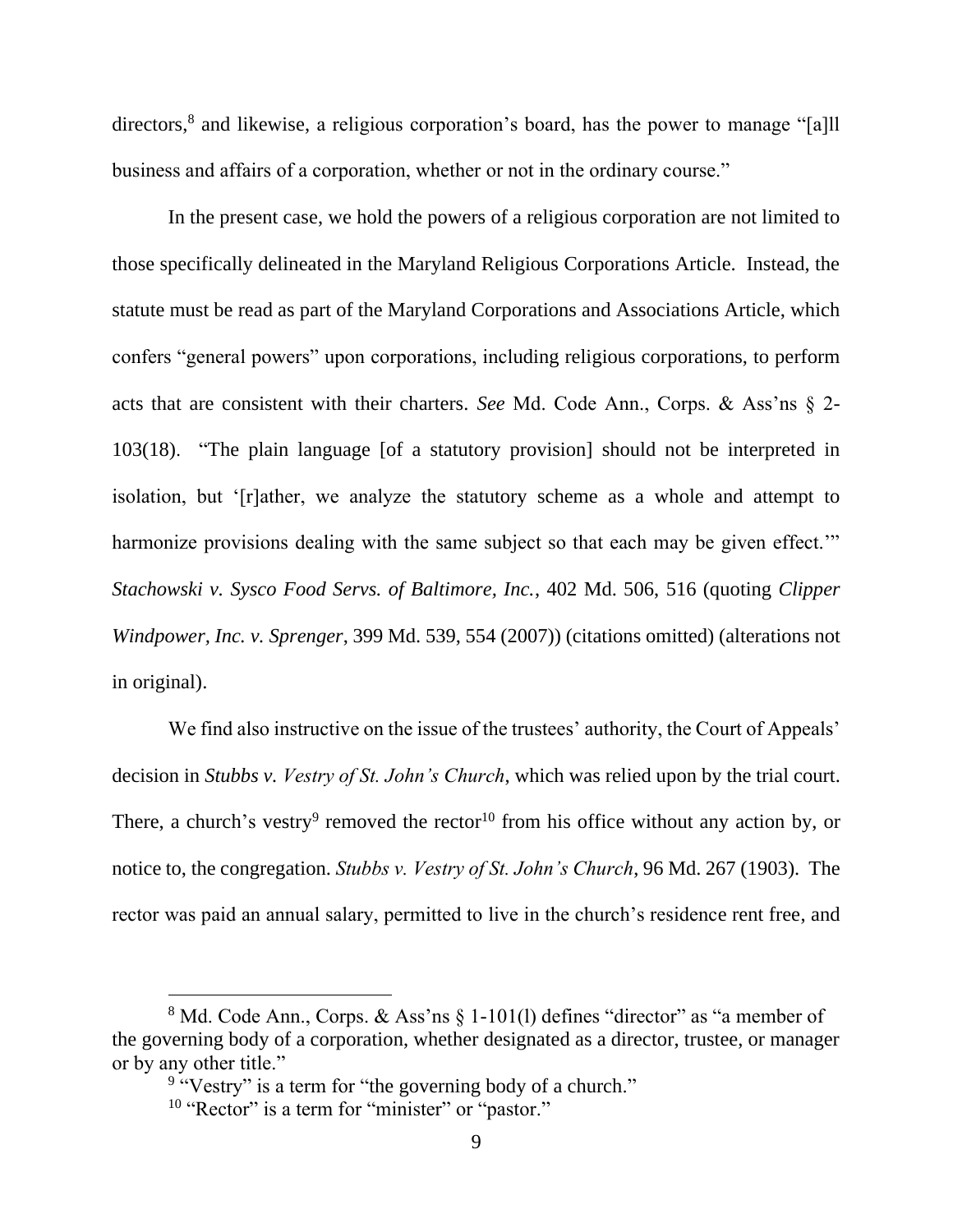was a member of the corporation. *Id.* After his removal from office, the rector filed for an injunction, citing two claims: (1) according to the laws of the state, only the congregation had authority to remove him from office; and (2) even if the vestrymen had the power to remove him, their action was inequitable because his salary was in arrears and he did not receive reasonable notice of his termination. *Id.* 

At the outset, the Court of Appeals found that the "controversy [did] not involve any ecclesiastical question or any question of ecclesiastical law; but it concern[ed] the construction of an act of assembly and the charter or constitution of St. John's Church, and [had] relation to nothing more than a discussion of the ordinary powers of a private corporation." *Id.* The deed of incorporation expressly provided that the corporation had the power to appoint the rector but was silent as to who had the power to remove. *Id.* The Court then acknowledged that the vestry is the "body corporate" and not the congregation, and the congregation's power is "to elect . . . persons . . . [to constitute] a body politic or corporate upon being registered." *Id.* (internal quotation marks and citations omitted). The Court noted that if the power to remove the rector "resides in the congregation, it must so reside by reason of there being an express delegation of it to the congregation." *Id.* Finding no such authority in the church's governing documents, the Court determined that the right to remove the rector was not conferred upon the congregation but rather to the "body corporate,—that is, to the vestry" and that "inherent in the power to appoint is the power to remove." *Id.* at 917.

The present case is analogous to *Stubbs* and we hold the teachings of *Stubbs* apply. Here, while the church's incorporation documents did not expressly provide for the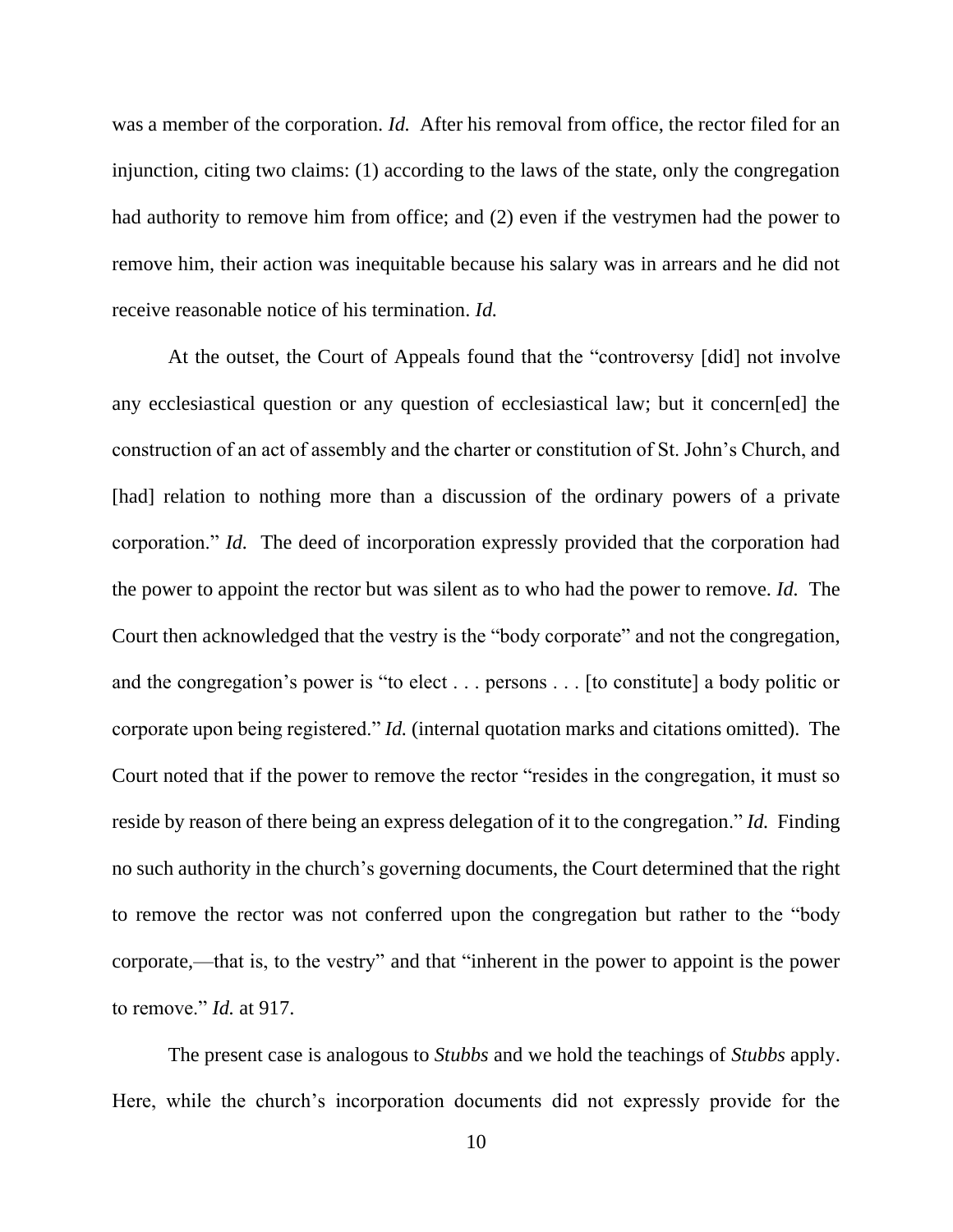appointment or removal of a pastor, the trustees were clearly the "body corporate" and there were no documents conferring any authority to the congregation. The trial court made a factual finding that Vaughn was the *de facto* Pastor of Shore Haven through acquiescence of the Shore Haven trustees. This finding was based on the evidence presented at trial and was not erroneous. The court also found that Shore Haven never adopted a new or different constitution, and therefore, "the authority to terminate [appellant] was vested in the governing body, i.e., the trustees of Shore Haven." This finding was also supported by the evidence. As such, the trustees properly acted in accordance with their corporate authority.

Appellant also argues that Shore Haven trustees lacked authority to terminate him because the firing of a church pastor is an ecclesiastical matter reserved to the church, not the trustees. He cites *Downs v. Roman Catholic Archbishop of Baltimore*, asserting that "[t]he relationship between an organized church and its ministers is its lifeblood. The minister is the chief instrument by which the church seeks to fulfill its purpose. Matters touching this relationship must necessarily be recognized as of prime ecclesiastical concern." 111 Md. App. 616, 624–25 (1996) (quoting *McClure v. Salvation Army*, 460 F.2d 553, 558–59 (5th Cir.), *cert. denied*, 409 U.S. 896 (1972).

Conversely, appellee argues the action taken by the Shore Haven trustees was a "personnel decision" and was within the "ordinary powers of a private corporation." Appellee cites *Jenkins v. New Shiloh Baptist Church of Baltimore, Md.*, where the Court of Appeals held that "[q]uestions concerning the removal of a rector involve contractual and property rights and are not concerned alone with doctrine, discipline or worship." 189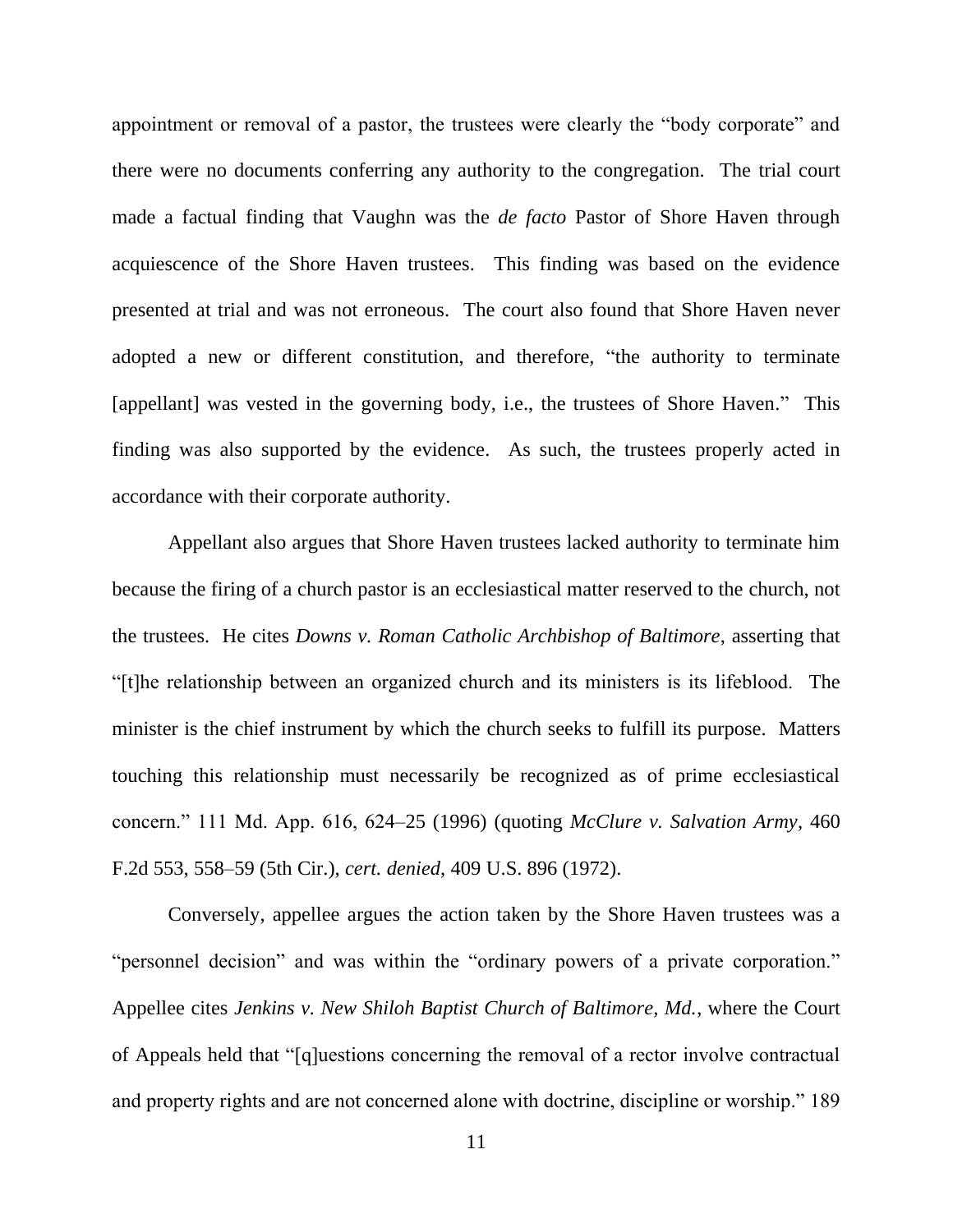Md. 512, 521 (1948) (internal quotation marks and citations omitted). The *Jenkins* Court

stated:

There is no question here of faith, spiritual discipline, or mere rule of ecclesiastical government, apart from relations created by contract and the property rights of the parish. The principal matter of this suit depends upon the contractual relations existing between the vestry and the rector, construed with reference to statutory provisions of the state; and such being the case, it is quite true, as said by the [Supreme Court] of the United States in [*Watson v. Jones*, 80 U.S. 679, 714, 20 L. Ed. 666 (1871)], that religious organizations come before the courts of the country in the same attitude as other voluntary associations for benevolent or charitable purposes, and their rights of property, or of contract are equally under the protection of the law, and the actions of their members subject to its restraints.

*Jenkins v. New Shiloh Baptist Church of Baltimore, Md.*, 189 Md. 512, 521 (1948) (quoting

*Bartlett v. Hipkins*, 76 Md. 5 (1892)).

To be sure, ecclesiastical matters are within the province of the church and not civil courts. *See Serbian E. Orthodox Diocese for U. S. of Am. & Canada v. Milivojevich*, 426 U.S. 696, 713–14 (1976) (stating that "a subject-matter of dispute, *strictly and purely ecclesiastical in its character* [is] a matter over which the civil courts exercise no jurisdiction") (emphasis added); *Bourne v. Ctr. on Children, Inc.*, 154 Md. App. 42, 54 n.9 (2003) (mandating "that churches retain exclusive control over strictly ecclesiastical matters") (citations omitted). However, here, there was simply no evidence that the Board's decision was based on disputes regarding religious doctrine, biblical interpretations or other ecclesiastical matters. As stated by appellee, "appellant's personal behaviors, organizational shortcomings, inability to manage a breakdown in civility, and over-heated remarks about [a Shore Haven trustee] drove" the decision.